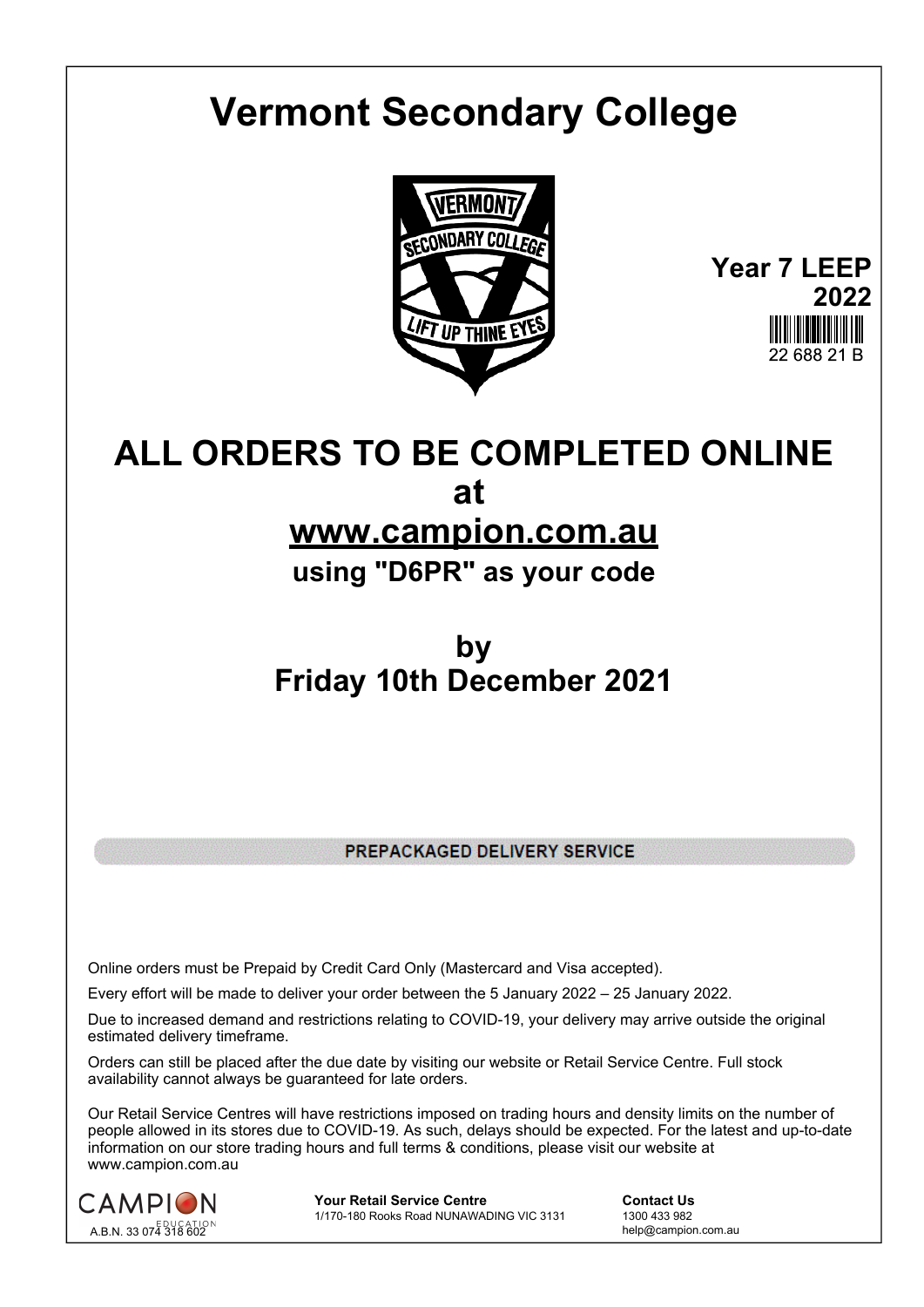| TICK THE BOX FOR THE ITEMS REQUIRED -                                                                                                                                                                                                        |         |                    | TICK THE BOX FOR THE ITEMS REQUIRED - |                                                                                                                          |         |                          |                  |
|----------------------------------------------------------------------------------------------------------------------------------------------------------------------------------------------------------------------------------------------|---------|--------------------|---------------------------------------|--------------------------------------------------------------------------------------------------------------------------|---------|--------------------------|------------------|
| <b>Description</b>                                                                                                                                                                                                                           | Price   | lV                 | Location                              | <b>Description</b>                                                                                                       | Price   |                          | Location         |
| Year 7 LEEP                                                                                                                                                                                                                                  |         |                    |                                       | <b>HEALTH &amp; PHYSICAL EDUCATION</b>                                                                                   |         |                          |                  |
| Please note that there are digital products (eCode or cCode) on this Resource List.                                                                                                                                                          |         |                    |                                       | No Text Required                                                                                                         |         |                          |                  |
| These items can only be ordered online, and cannot be refunded for change of mind.<br>These products are single user licences and are only valid for 1 year (unless otherwise<br>stated).                                                    |         |                    |                                       | 1 x Display Book A4 20 Pocket Black Refillable \$2.00 28                                                                 |         |                          | P55151<br>P55442 |
| <b>DIARY</b>                                                                                                                                                                                                                                 |         |                    |                                       | <b>HISTORY</b>                                                                                                           |         |                          |                  |
| 1 x Vermont Secondary College School Diary 2022  \$11.20 1                                                                                                                                                                                   |         |                    | P52532                                | No Text Required                                                                                                         |         |                          |                  |
| (The College strongly recommends that students purchase this diary for individual use<br>during the year).                                                                                                                                   |         |                    |                                       |                                                                                                                          |         |                          | P55153           |
|                                                                                                                                                                                                                                              |         |                    |                                       | <b>MATERIALS TECHNOLOGY</b>                                                                                              |         |                          |                  |
| <b>COMMERCE</b>                                                                                                                                                                                                                              |         |                    |                                       | No Text Required                                                                                                         |         |                          |                  |
| No Text Required                                                                                                                                                                                                                             |         |                    |                                       | 1 x Visual Art Diary A4 110gsm 60 Sheet/120 Page \$5.65 30                                                               |         |                          | P58197           |
| 1 x Display Book A4 20 Pocket Black Refillable \$2.00 3                                                                                                                                                                                      |         |                    | P55152<br>P55442                      | <b>MATHEMATICS</b>                                                                                                       |         |                          |                  |
| <b>DIGITAL TECHNOLOGIES</b>                                                                                                                                                                                                                  |         |                    |                                       | No Text Required                                                                                                         |         |                          |                  |
| No Text Required                                                                                                                                                                                                                             |         |                    |                                       |                                                                                                                          |         |                          | P55154           |
|                                                                                                                                                                                                                                              |         |                    |                                       | 1 x Display Book A4 20 Pocket Navy Blue Refillable  \$2.00<br>1 x Calculator Casio Scientific FX-82AU Plus II 2E \$38.95 |         | $32 \Box$<br>$33$ $\Box$ | P55443<br>P52000 |
| <b>ENGLISH</b>                                                                                                                                                                                                                               |         |                    |                                       |                                                                                                                          |         |                          | P55652           |
| Students will need to make allowance of approximately \$15.00 to be spent on 1 e-book<br>to be purchased for Semester 2. Students will be advised by their class teacher, which<br>specific text options and appropriate format to purchase. |         |                    |                                       | 1 x Maths-Pro Mathematics & Geometry Template \$14.50 35<br>(Retain for following year)                                  |         |                          | P55845           |
| 1 x Oxford VIC MyEnglish 7 (Print&Digital) 2E                                                                                                                                                                                                | \$26.95 | $4\Box$            | P05568                                |                                                                                                                          |         |                          | P56094           |
|                                                                                                                                                                                                                                              |         |                    |                                       | 2 x Pen Ballpoint Cap Type Blue Medium \$0.70 37                                                                         |         |                          | P56095           |
| 1 x Binder A4 4D Ring PVC 25mm Black \$6.05                                                                                                                                                                                                  |         | $5\Box$<br>$6\Box$ | P55135<br>P55153                      |                                                                                                                          |         | 38 □<br>$39$ $\Box$      | P56096<br>P56182 |
|                                                                                                                                                                                                                                              |         | $7\Box$            | P55652                                |                                                                                                                          |         | 40 □                     | P56328           |
|                                                                                                                                                                                                                                              |         | 8 □                | P55710                                | 1 x Eraser Plastic Pencil Large With Sleeve  \$0.40 41                                                                   |         |                          | P58510           |
| 2 x Pen Ballpoint Cap Type Black Medium  \$0.70                                                                                                                                                                                              |         | $9$ $\Box$         | P56094                                | <b>MUSIC</b>                                                                                                             |         |                          |                  |
| 2 x Pen Ballpoint Cap Type Blue Medium \$0.70 10                                                                                                                                                                                             |         |                    | P56095                                |                                                                                                                          |         |                          |                  |
|                                                                                                                                                                                                                                              |         |                    | P56096                                | 1 x How To Blitz Grade 1 Theory (2E) [Samantha                                                                           | \$19.99 | 42 □                     | P01248           |
|                                                                                                                                                                                                                                              |         |                    | P56328                                |                                                                                                                          |         |                          |                  |
| 1 x Loose Leaf Refills Reinforced A4 7mm Pkt 50  \$2.10 13                                                                                                                                                                                   |         |                    | P56387                                | (Retain student's current Theory level book for following year)                                                          |         |                          |                  |
| <b>FRENCH</b>                                                                                                                                                                                                                                |         |                    |                                       | 1 x Earphones Stereo Ultra Lightweight With Adapter  \$13.95 43                                                          |         |                          | P50345           |
| 1 x Oxford School French Dictionary 2017 Edition \$17.95 14                                                                                                                                                                                  |         |                    | P02414                                | 1 x Music Book A4 96 Page Ruled & Staved Spirax \$2.35 44                                                                |         |                          | P50444           |
| (Retain for Years 8 & 9)                                                                                                                                                                                                                     |         |                    |                                       |                                                                                                                          |         |                          | P56176           |
|                                                                                                                                                                                                                                              |         |                    | P55152                                | <b>SCIENCE</b>                                                                                                           |         |                          |                  |
| <b>GEOGRAPHY</b>                                                                                                                                                                                                                             |         |                    |                                       | 1 x Digital Oxford VIC Science 7 (Access Code) 2E  \$44.95 46 ORDER ONLINE E30053<br>New Edition for 2022                |         |                          |                  |
|                                                                                                                                                                                                                                              |         |                    |                                       |                                                                                                                          |         |                          | P55153           |
| No Text Required                                                                                                                                                                                                                             |         |                    |                                       | 4 x Display Book A4 20 Pocket Black Refillable \$8.00 48                                                                 |         |                          | P55442           |
|                                                                                                                                                                                                                                              |         |                    | P55151                                | <b>STUDIO ART</b>                                                                                                        |         |                          |                  |
| 1 x Display Book A4 20 Pocket Black Refillable \$2.00 17                                                                                                                                                                                     |         |                    | P55442                                | No Text Required                                                                                                         |         |                          |                  |
|                                                                                                                                                                                                                                              |         |                    | P55652                                |                                                                                                                          |         |                          |                  |
| 1 x Pen Ballpoint Cap Type Black Medium  \$0.35 19                                                                                                                                                                                           |         |                    | P56094                                | 1 x Visual Art Diary A4 110gsm 60 Sheet/120 Page \$5.65 49                                                               |         |                          | P58197           |
| 1 x Pencils Coloured Colourush Pack of 24's \$9.55 21                                                                                                                                                                                        |         |                    | P56172<br>P56257                      | <b>GENERAL STATIONERY</b>                                                                                                |         |                          |                  |
|                                                                                                                                                                                                                                              |         |                    | P58507                                | 1 x Padlock Combination Master 1525 With Key                                                                             |         | $$20.95$ 50 $\Box$       | P50151           |
| 1 x Eraser Plastic Pencil Large With Sleeve  \$0.40 23                                                                                                                                                                                       |         |                    | P58510                                |                                                                                                                          |         |                          |                  |
|                                                                                                                                                                                                                                              |         |                    | P56168                                | (Retain for following year)                                                                                              |         |                          |                  |
| <b>GERMAN</b>                                                                                                                                                                                                                                |         |                    |                                       | 1 x Earphones Stereo Ultra Lightweight With Adapter  \$13.95 51                                                          |         |                          | P50345           |
| 1 x Langenscheidt German Pocket Dictionary (Deut- \$48.95 25                                                                                                                                                                                 |         |                    | P11913                                | 1 x Pen Ballpoint Artline Flow Retractable 4-Colour                                                                      |         | $$3.35$ 52 $\Box$        | P51241           |
| (Retain for Years 8 & 9)                                                                                                                                                                                                                     |         |                    |                                       | 1 x USB Pocket Flash Drive 32GB - NO RETURNS \$13.95                                                                     |         | 53 □                     | P52086           |
|                                                                                                                                                                                                                                              |         |                    |                                       |                                                                                                                          |         | $54$ $\Box$              | P55111           |
|                                                                                                                                                                                                                                              |         |                    | P55152                                | 1 x Display Book A4 20 Pocket Black Refillable \$2.00 55                                                                 |         |                          | P55442           |

S REQUIRED -₹  $\overline{\mathsf{M}}$ Price

### Location

#### 22 L0688 21 B - Vermont Secondary College Year 7 LEEP Printed: Thursday 4 November 2021 8:56 AM (@ denotes price G.S.T. exempt) V1 Page 2 of 3